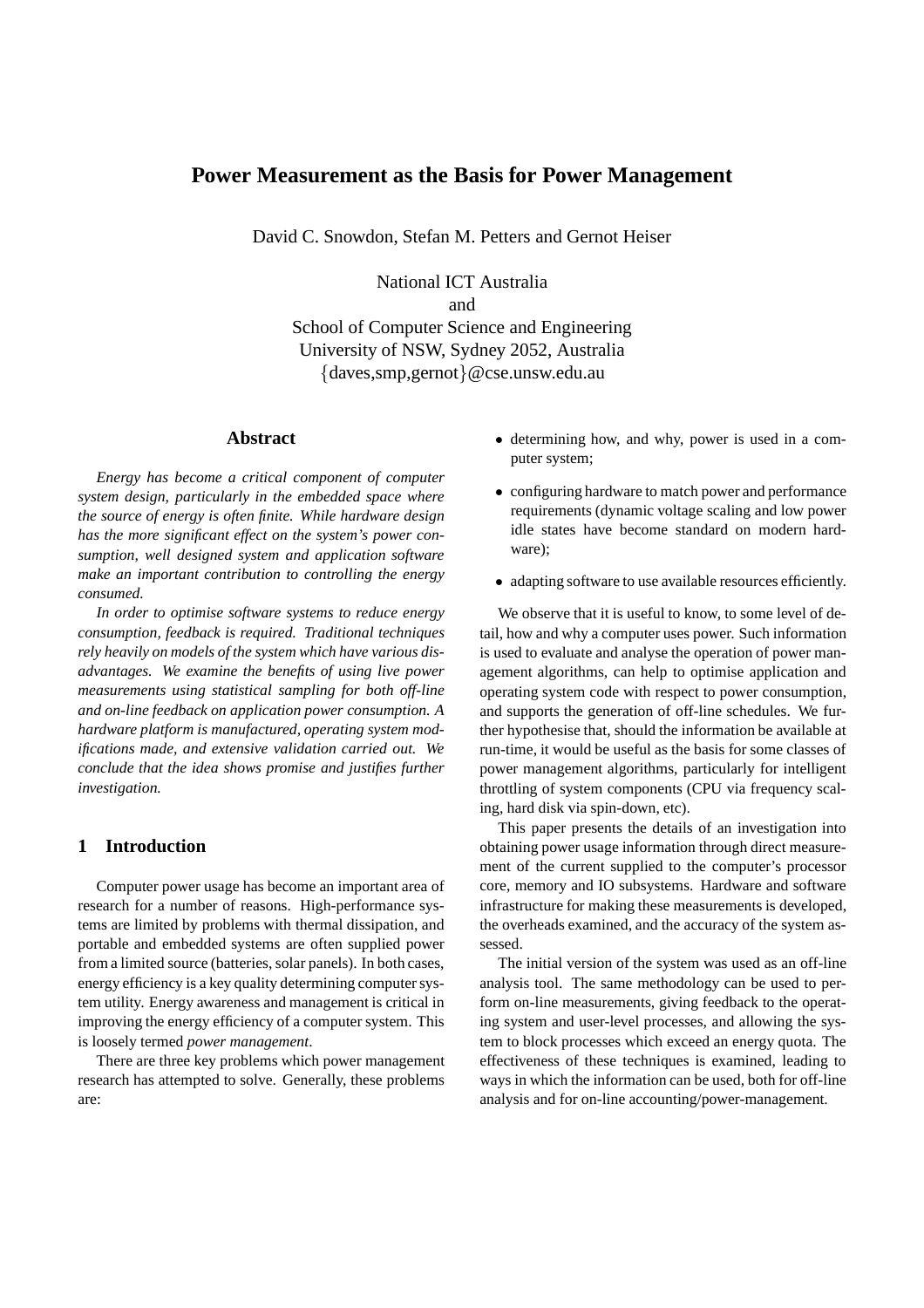#### **2 Previous work**

A variety of energy-estimation techniques have been developed with a view to programmer feedback, power management research evaluation, and on-line accounting. Many of these techniques rely on indirect measurements coupled with a model of the system in order to estimate the power used. There are several disadvantages to a model-based approach with regard to power estimation:

- A sufficiently detailed model is required in order to obtain a given accuracy. Computational complexity must be traded with the detail and accuracy of the model, and sufficient information must be available in order to construct it. Circuit-level simulations require the actual circuit design, etc.
- Modifications and additions to the system require changes to the model — a significant engineering effort.
- The model must be verified against real-world measurements.
- Most established simulators concentrate on the CPU rather than the entire system.
- Models will inevitably miss details: the model of a hard disk is unlikely to take into account the physical condition and situation of the disk, which might affect power consumption.
- Similar to execution times the manufacturers are reluctant to provide the details required, since it may give advantageous information to competitors.

One advantage of model-based estimation techniques is that the parameters fed to the model are often useful in their own right.

Simulators are often proposed as an off-line analysis tool [5, 7, 10–12]. Typically, trace output from an architecturelevel simulator (such as SimpleScalar [**?**]) is obtained, and an energy associated with each instruction in the trace. The energy used is usually pre-calibrated via measurement of the actual hardware, since it is rare that the detailed design information necessary to accurately determine this via circuit-level simulation is available.

Event-counter based techniques, typified by Bellosa and Weissel's work [14], use live data generated by CPU performance counters as the input to a model. The counters are configured to measure events which are significant to the energy consumption (cache misses, instructions retired, etc), and a model interprets these results to estimate the total CPU power consumption. The accuracy of the system is therefore determined by the amount of information available (the number of event counters and measured properties). The model used is typically simple and the simplifications can lead to inaccuracies in the estimation. These systems have the advantage that they can efficiently be used on-line, allowing the information obtained to be used by power management algorithms. This technique has only applied to CPUs, since performance counters are generally not available in peripherals. The only exception to this are memories, which could be observed, albeit indirectly, by counting cache misses and write back operations.

State-based accounting techniques such as those employed in ECOSystem [16] instrument operating system software to track the state of the CPU and its peripherals (e.g. for a disk, whether it is spun up or down and whether it is active or idle). The power in each of these states is pre-calibrated, and the time spent in each used to determine the energy consumed. In ECOSystem the energy is then accounted to the processes causing the device to transition out of its lowest-power state. These techniques have the advantage of being an all-software solution which can simulate the entire system, however they fail to capture any variation of the power within a given state. The accuracy of the technique therefore depends on the number of states (detail of the model).

Jejurikar and Gupta introduce a system which uses offline and on-line analysis to reduce the energy usage of their applications [8]. The off-line part produces the slowdown factor in such a way that under the assumption that every task runs for its worst-case execution time (WCET) all deadlines are just met. In the real system deployment this will hardly be the case as most applications almost never run for their WCET. The on-line part takes advantage of this "gain time" to increase the slowdown in order to keep CPU utilisation high. Such an approach would complement the proposed measurement technique we are presenting here, which may be used to produce the input values for their optimisation. Similarly, AlEnawy and Aydin look at on-line and off-line methods [2]. Their results are produced by simulations rather than using direct measurements our system would enable.

An alternative to using model-based power estimation techniques is proposed by Flinn [6]. He uses statistical sampling techniques (as are widely used in sampling profilers such as Shark [3]). Measurements of the power consumed by a computer are taken periodically, along with the program counter, and process ID. This information is stored and later analysed by attributing each power sample to a process and to a symbol within the process' code. Although the sampling rate is slow in comparison to the CPU's clock rate, over time enough samples are attributed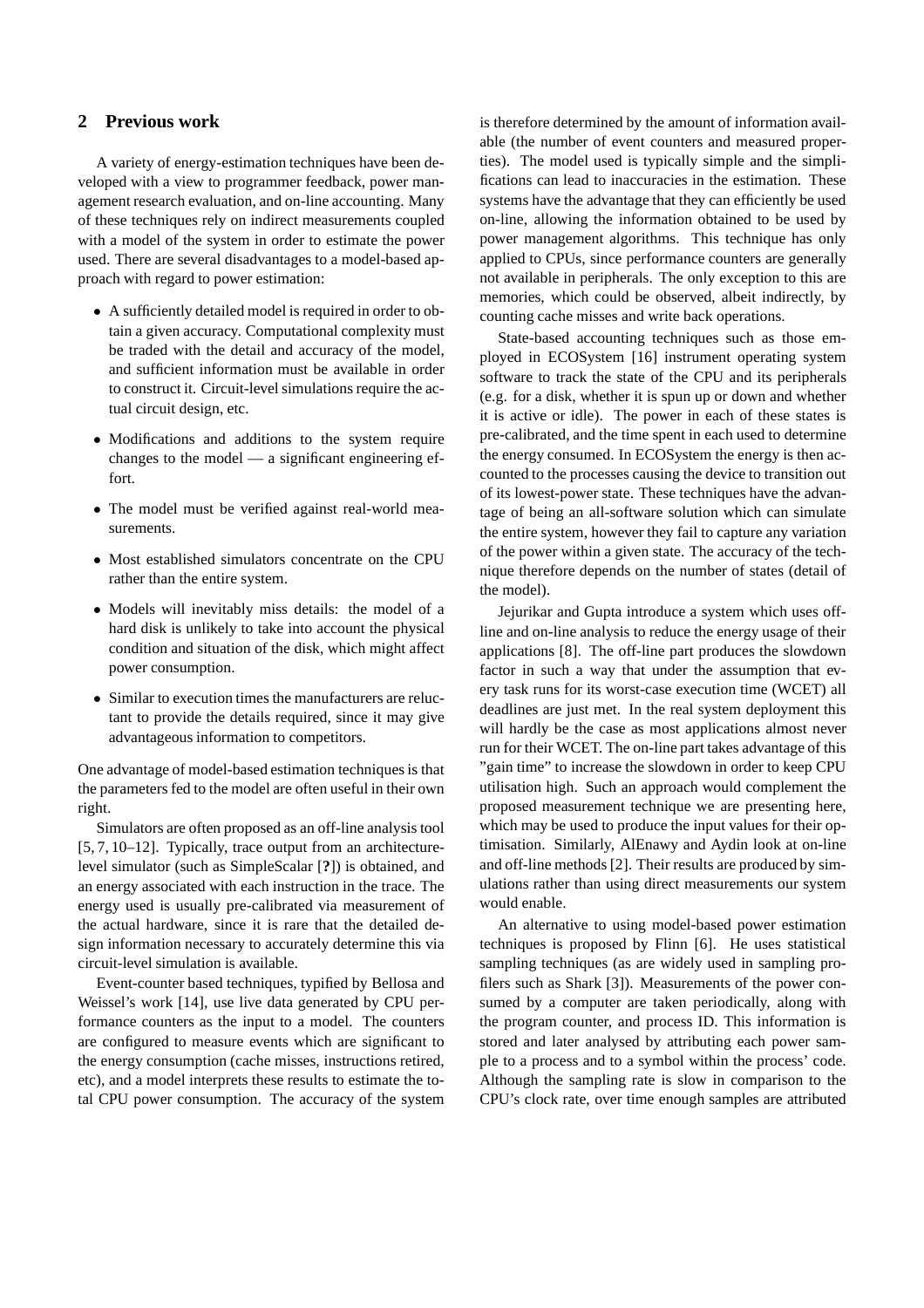to each piece of code (process/symbol) that a statistically significant average is obtained. This information is more detailed than either state-based or event-counter-based techniques can provide, and comparable with (and potentially more accurate than) results obtained via simulation. Flinn called his energy-profiler Powerscope.

Using these direct measurements counters the disadvantages of model-based approaches, however there are several problems which were not addressed in the original and subsequent Powerscope work.

One of particular importance is the inability of the system to account for background activity (activity which is not associated with the process which is running on the CPU) such as blocking disk reads and writes). In the original Powerscope system this activity is accounted to the running process rather than the blocked process which is actually responsible for the activity. It is impossible to distinguish between the power consumed by the disk (which should be attributed to the blocked process) and the power consumed by the processor (which should be attributed to the running process).

A related issue is not being able to understand how and where energy is being used in the system. For example, it is not possible to discern between energy consumed by the CPU and memory subsystems (without estimating via a system model).

Other problems include the cumbersome hardware setups (the original Powerscope work involved a second computer connected to an external multimeter in order to perform the power measurements. The low sampling rate which was used means very short functions are not measured accurately (owing to an effective low-pass filter at the measurement input). Lastly, the information can not be used at run-time, since the measurements are taken using a different computer.

#### **3 Measurement system**

Many of the problems identified in Powerscope can be avoided by building a computer with hardware support for taking the measurements. one of these problems is, for example, the attribution of background activities, such as network traffic or hard-disk data transfer, to the wrong process. By splitting up the measurements into separate entities for these devices and associating those with modules instead of processes, a deferred attribution to processes is possible.

For example, a system with a CPU, memory, network card, and hard disk, would measure the power consumed by each of these independently. The system can then associate the CPU measurement with the running process, the network card with processes which have submitted or received packets, the disk with processes using file systems, and the memory system with processes causing memory bus accesses (which may be associated with devices, owing to DMA).

#### **3.1 The PLEB 2 Platform**

PLEB 2 is a single-board computer based on the Intel XScale PXA255 [1]. It was custom-designed primarily as a reference to be used in embedded systems research, but secondarily as a platform for applications implementation.

The PXA255 was chosen as being representative of highperformance CPUs designed for embedded systems. It consists of a 400MHz ARMv5TE compatible core combined with a set of on-chip peripheral units including memory, interrupt, DMA and LCD controllers.

The main processing core consists of the CPU, SRAM and flash memory. Three switching power supplies generate core, memory and IO power from lithium-ion battery voltage. A minimal set of peripherals (infra-red, USB, and serial port) are provided on-board, and supplied from IO power. An 8-bit microcontroller (an Atmel AVR) resides on-board in a supervisory role. This models a typical embedded system. Un-used pins on the XScale are connected to two connectors which allow for other peripheral electronics to be added.

Linux 2.4.19, Linux 2.6.8 and L4ka::Pistachio [9] have been modified to run on PLEB 2 hardware.

Of particular interest in this context are the device's features designed to support power management. The CPU core, and memory clock frequencies can be changed in (very roughly) 30MHz and 10MHz intervals respectively (the intervals are smaller for the lower frequencies), although not all combinations of clock frequency, bus frequency, memory frequency, etc. are possible.

One problem encountered with frequency scaling (changing the frequency on-the-fly to adapt to performance requirements, thereby saving energy) is that there is an overhead associated with changing frequencies. The XScale attempts to solve this by offering a *turbo mode* which is a second frequency mode. Changing between the run (normal) mode, and turbo mode is much faster than changing between arbitrary frequencies because the system can perform a synchronous switch between the modes, without having to disturb the memory controller, LCD controller, and other peripherals.

As well as being capable of setting its core clock frequency, the CPU can enter a number of low-power states. These states disable circuitry within the CPU: the more circuitry disabled, the longer it takes to re-activate. Therefore it is necessary to ensure that the energy saved by being in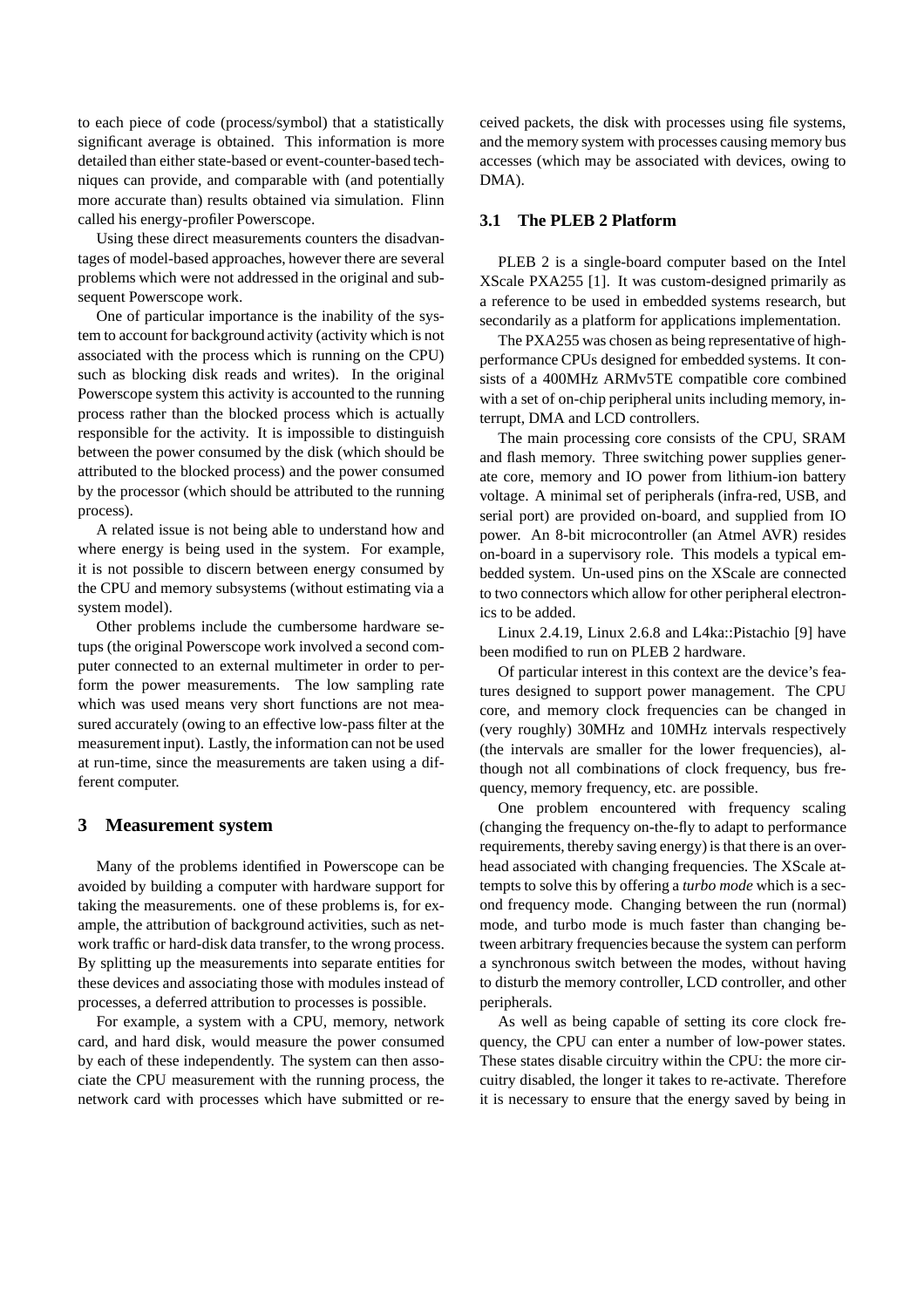the sleep for a period of time is enough to offset the energy used to sleep and wake up.

Techniques for voltage scaling have also seen a lot of attention in the literature (most notably by Weiser [13], but also others too numerous to cite) - at a lowered frequency, the CPU's core voltage can be reduced, allowing quadratic energy savings (at half the frequency, the system will use a quarter of the power). The power supply used on PLEB 2 supports setting the voltage between 0.8 and 1.5V in 0.1V increments. The chip communicates with the PXA255 via I2C (a bidirectional serial bus). Similarly, the memory voltage can be set to either 3.3V or 2.5V, depending on speed and peripheral requirements.

Lastly, the Micron SDRAM used can place itself in power-down and self-refresh modes. These low-power states can save significant amounts of power. The Intel flash memory used for non-volatile storage has power-saving features, but they are not controllable, and therefore are of little interest in terms of power management.

#### **3.2 Power measurement hardware**

In support of embedded systems research, PLEB 2 was designed with power-measurement hardware on-board. Each of the three power supplies (nominally for the CPU core, memory and  $IO)^1$  are instrumented with current sensors. Each power supply is well regulated to its designated voltage, therefore the voltage is assumed to be constant and the current is proportional to the power (P=IV).

The microcontroller on-board has an integrated analogue-to-digital converter and can read the sensors at up to 15kHz. Since it can only measure one of the sensors at a time, this equates to a maximum of 5kHz on the individual sensors when all are measured at equal rates.

Samples are transferred from the microcontroller to the PXA255 as they are taken (as described further in Section 4). Communication between the microcontroller and the PXA255 is via I2C. This is a significant limitation since I2C transfers data slowly (400kbps). Thus, in order to avoid excessive overhead, the transfer of each measurement requires several interrupts (one per byte — each measurement requires two data bytes to be transferred, along with the I2C bus' addressing byte). Furthermore, the maximum sampling rate is limited by the rate at which data can be transferred between the processors.

Figure 1 details the protocol for taking measurements: once enabled, the microcontroller interrupts the PXA255



**Figure 1. On-board communications timing of on-line analysis**

periodically. The PXA255 initiates a measurement by asserting an interrupt line on the ATMEL chip. After a fixed delay the measurement of one of the three sensors is started. At the same moment the interrupt at the PXA255 is asserted. The interrupt handler records the state of the system (PC, PID, etc.) when the interrupt occurred. Once the analogueto-digital converter has completed, the microcontroller interrupts the XScale a second time, triggering the XScale to start a transfer using I2C by sending a read command over the bus. This generates three further interrupts. After a short pause (which controls the sampling frequency) the microcontroller moves on to the next sensor to be sampled and the process repeats. The data transferred is stored by the XScale along with the PID and PC information previously recorded.

#### **4 Off-line analysis**

The experiments presented in this paper were conducted using Linux 2.4.19 because of its immediate availability. Kernel modules, as well as minor changes to the kernel itself, were used to implement communications with the microcontroller, the off-line analysis and energy accounting and budgeting (Section **??**).

Off-line analysis in this context implies that the system collects data at run-time, and stores it for later examination. Power and time used by each process running on the system, as well as each function within the process and its shared libraries can be obtained from the data collected [6].

The off-line analysis facility is based on a port of the Powerscope code to the PLEB 2 platform which has been

<sup>&</sup>lt;sup>1</sup>Note that, should peripherals (such as a network interface) be connected to the system, they will be connected to one of the three power supplies. This breaks the power-supply-per-device concept.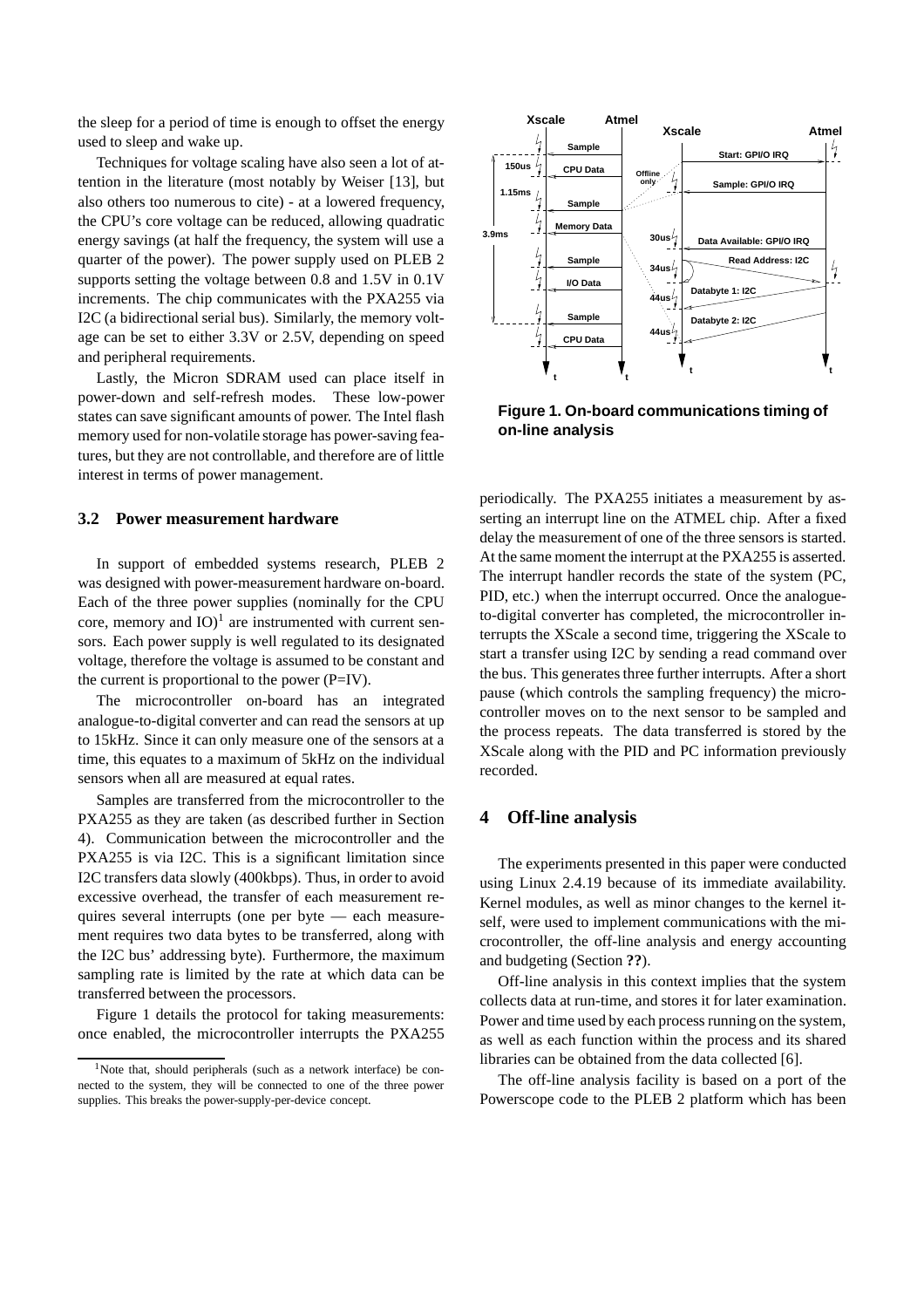| Benchmark | No profiling | Off-line | % overhead | On-line | % overhead |
|-----------|--------------|----------|------------|---------|------------|
| gz1p      | 10.025       | 10.83    | 8.03       | 10.784  | 7.57       |
| mpg123    | 30.256       | 31.213   | 3.16       | 31.071  | 2.69       |
| vision    | 54.664       | 55.902   | 2.26       | 55.803  | 2.08       |
| celp      | 85.397       | 87.34    | 2.28       | 87.17   | 2.08       |

**Table 1. Time Overhead Introduced by the Measurement System in seconds**

extended in order to take advantage of the extra hardware features available.

The Powerscope framework obtains samples via the protocol outlined in Section 3.2. It stores the samples for later analysis via a user-level daemon which reads from a kernel buffer (un-modified from the original implementation). The tool designed to analyse the data was modified to accommodate the three current sensors which do not sample concurrently.

This arrangement has a number of advantages over the original Powerscope implementation:

- Three current sensors are sampled, giving a user insight into how power is used in the system (it is possible to distinguish between memory and CPU power, for example). Further sensors can be added easily within the same software infrastructure.
- Because each of the three current sensors are connected to measure the major functional units, asynchronous activity (e.g. IO) can be accounted to the correct process and code. (ie. we can distinguish between background activity and activity directly correlated with the program counter and present process ID).
- The device is an integrated unit with no external apparatus required (Powerscope used a second computer and multimeter to reduce overhead on the system being profiled). This makes using the tool as easy as any other profiling tool. This also means there is only one data file which needs to be analysed, saving the need to move copy samples and data files to the same location.

The information gathered can be used in various ways. One way would be to guide the trade off between memory hierarchy and performance. Applications depending heavily on the CPU might benefit from the increased reuse of previous computation results stored in main memory, while applications with a large memory-bandwidth requirements can be optimised by recomputing values instead of relying on results stored in memory. In such a way the performance and energy usage could be optimised.

## **5 On-line analysis**

### **5.1 Energy accounting**

Because the XScale is set up to receive its own power measurement data, the information can be used on-line at run-time. The method of receiving data is very similar to the off-line system. For each sample, the value obtained is accumulated in Linux's process control (task) structure, and a field indicating the number of samples is incremented. Using this, the information is made available at user-level via the Linux /proc interface.

The method of taking direct measurements of the power consumed has numerous advantages over other methods of estimating the power consumed on-line:

- It does not employ a model, and therefore is not hindered by inaccuracies in that model. Furthermore, the extensive development time required to build an accurate model is avoided.
- Computation associated with accurate model-based simulations effectively prohibits their use for on-line power estimations.
- When comparing with state-based power estimators [15], which are often used for on-line power management in the literature, the measurement-based system can capture variation within a single state (for example, network interface power will vary greatly depending on whether it is sending, receiving, or both. The likelihood of these states can not be predicted by the operating system. Furthermore, the energy expended per packet will depend on the availability of the network).
- The approach does not only cover the CPU, but all the components within a system which are usually not covered in indirect measurement or simulator-based approaches.
- It is also possible, with little effort, to extend the approach to charge background IO activity to the process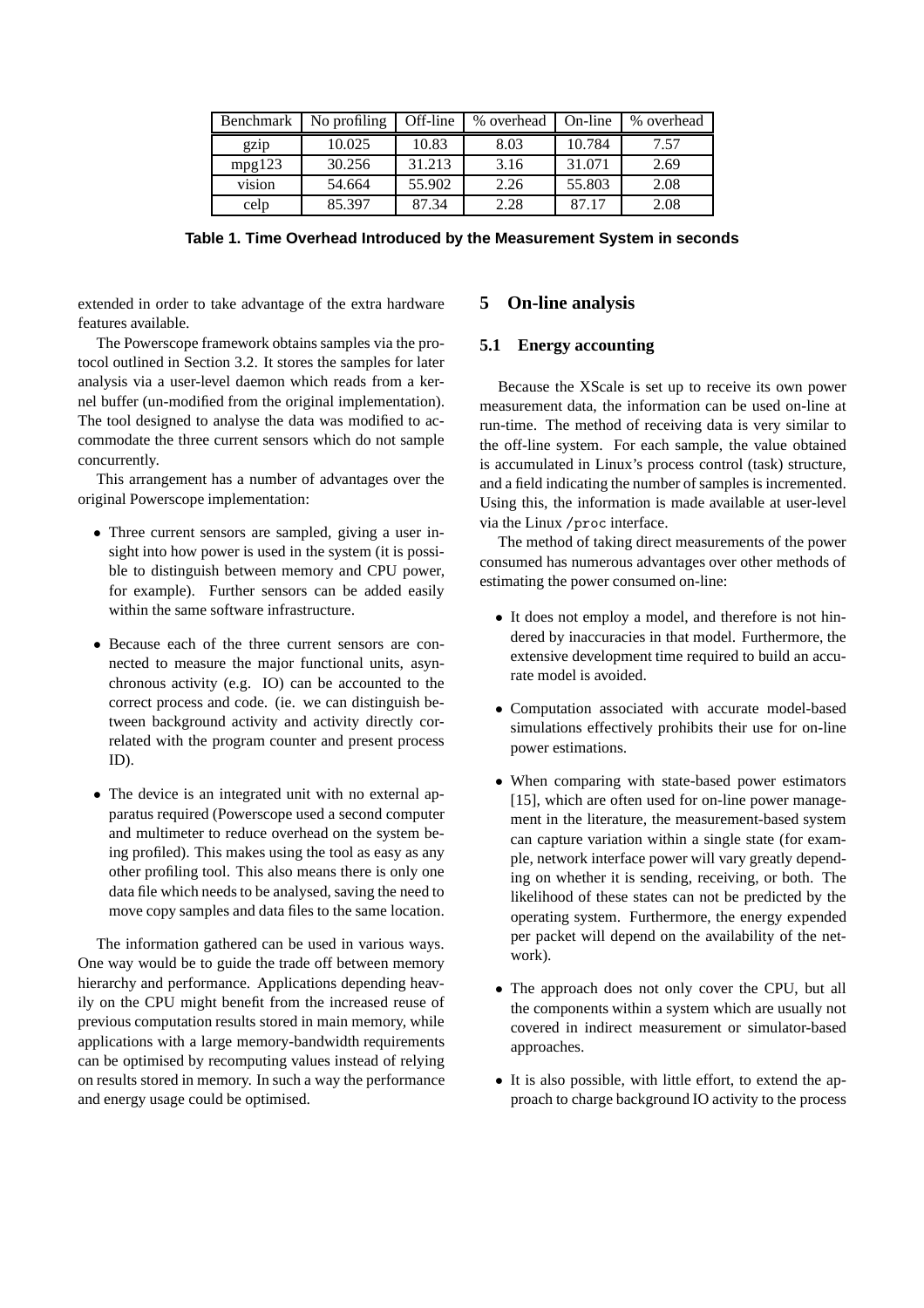|             | Powerscope CPU | <b>LEA CPU</b> | Powerscope Mem | LEA Mem |
|-------------|----------------|----------------|----------------|---------|
| copymem     | 0.306          | 0.308          | 0.347          | 0.352   |
| fillmem     | 0.310          | 0.314          | 0.405          | 0.412   |
| fp-exercise | 0.315          | 0.318          | 0.211          | 0.212   |
| add_bench   | 0.268          |                | 0 211          |         |

**Table 2. Comparison of some typical results for on-line (LEA) and off-line (Powerscope) measurements. All measurements in Watts.**

initiating this activity, rather than to whichever process is running during this background activity. This gives similar capabilities (with better accuracy) to the statebased currentcy system [15].

### **5.2 Energy budgeting**

The on-line accounting technique has been used to implement an energy budgeting system. The information available allows the operating system to make scheduling decisions based on energy related criteria. The implementation is similar to the currentcy approach (cf. [15]) described in Section 2.

The OS process control structure is augmented with an energy remaining and energy budget field. The energy accounting system is used to decrease the energy remaining. Periodically (in the present implementation, once per second), the energy remaining field is reset to the budget value. The scheduler was modified to ignore processes with a negative energy remaining field. This halts processes whose budget has been exhausted until it is replenished.

The system is able to control the processes' power using direct measurements, rather than state-based accounting, as was deployed in the currentcy work. This allows the processes to be throttled more accurately. A Linux /proc interface allows to set the budget for each process.

The energy budgeting system allows control over how much energy processes use. This is a mechanism by which power management algorithms can throttle processes (ignoring quality of service constraints). Desired goals achievable include obtaining a desired battery lifetime, or maintaining a maximum CPU temperature. Further work will revolve around validating the energy budgeting system and leveraging the infrastructure to implement power management algorithms.

Throttling the processes via this energy budgeting technique is a mechanism rather than a power management algorithm. In order to meet deadlines and other quality of service objectives, the processes would have to degrade gracefully. This degradation is likely to be application specific. although it could potentially be built into middleware.

Techniques such as voltage scaling and the use of lowpower processor modes are complementary and can be used to eliminate idle time and increase the "work" done by the system per joule.

#### **6 Results**

Of major concern is the perceived overhead of taking measurements, both in terms of power and time. We have chosen four benchmark programs to discuss the impact of the measurement system on the application:

- *gzip* represents a compression algorithm, which may be used to reduce memory footprint of data — in this case, a 1.4MB MP3 — the output is discarded;
- *mpg123* is an MP3 player operating on the same 1.4MB MP3 file and is representative of a typical multimedia application — the output is discarded;
- *vision* is computer vision software, which uses a low resolution (128x128) greyscale image and identifies the type, location and orientation of an object within the image;
- *celp* is a codebook excited linear predictor and has been adapted from version 3.2 of the US DoD's Federal-Standard-1016 implementation for a lossy speech compression algorithm.

The benchmark applications cover a wide range of embedded applications. Compression algorithms are common to reduce the amount of data to be transmitted over low bandwidth interconnect and field buses. Multimedia applications like the MPEG decoding example mpg123 are common in most 3G phones and PDAs. Similarly the celp example stresses audio compression technique for mobile communication over a low bandwidth carrier. The vision example is typical for software used in industrial manufacturing automation involving simple, low resolution and robust image processing software.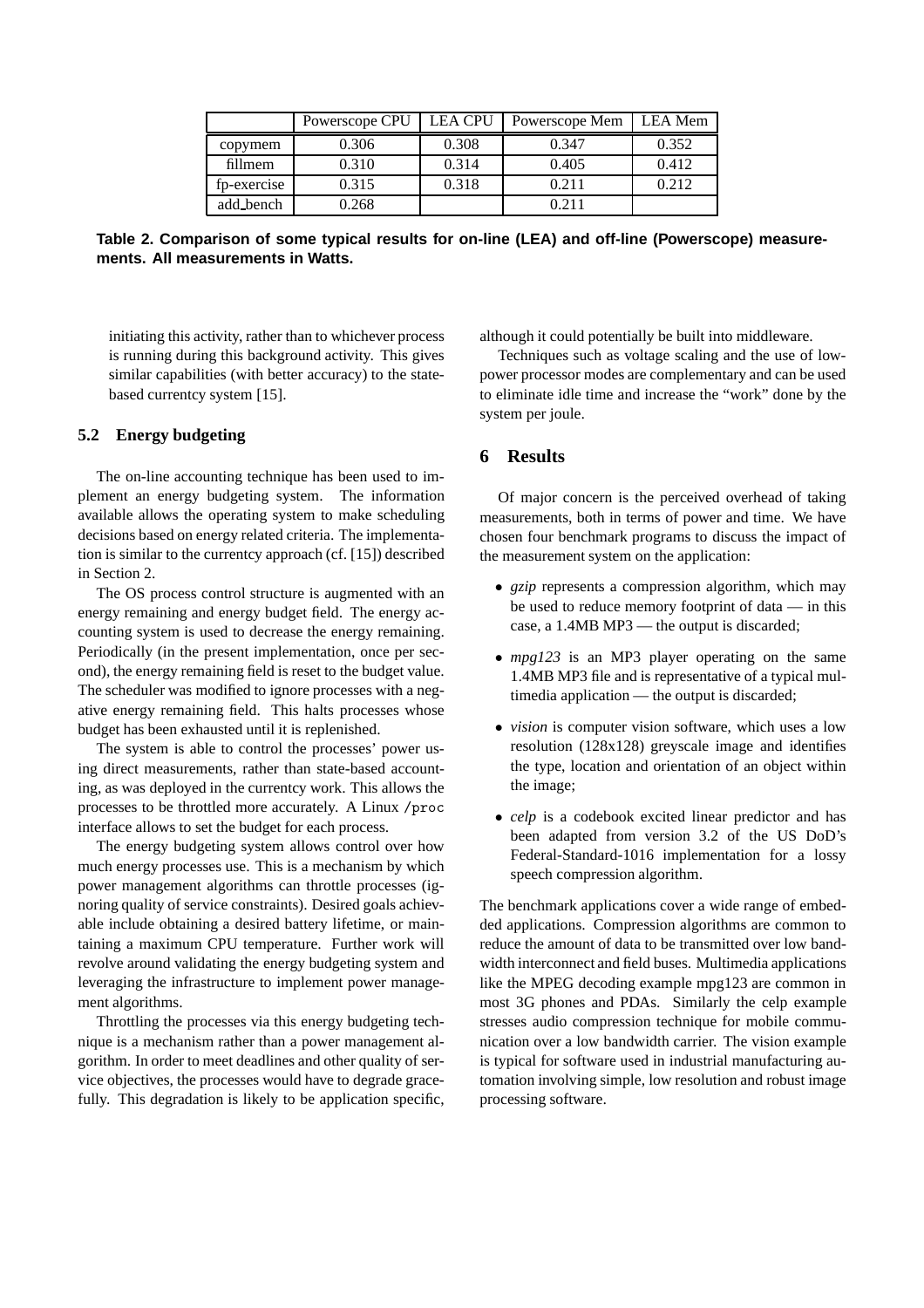The data presented in Table 1 shows the time overhead introduced by the measurement system with the main processor running at 199MHz, the system bus at 99MHz, and the memory bus at 99MHz. It suggests that the impact of the off-line measurements is not unreasonable. The overhead comes from three sources: the Linux interrupt handling code, the measurement system interrupt handling code, and the associated cache-related costs of running these two. The comparably large impact on gzip can be explained by its heavy memory and cache dependency. The Linux interrupt overhead code is much larger than the actual measurement system code. One possibility is that Linux pollutes the caches, badly affecting the working set of gzip. Another possibility is that the interrupt code and page mapping are evicted from the cache and TLB when running memoryintensive applications, leading to overhead when the interrupt is triggered.

In the case of the on-line system, the overheads presented in Table 1 are not unreasonable for a prototype system. gzip is adversely affected in the same way as in the offline measurements. The on-line measurement system shows slightly lower overhead than that of the off-line system as a result of its not having to store large amounts of data (a running total, rather than a complete history, is maintained), and smaller interrupt handler code size.

Future versions of the system will make use of the XScale's *fast interrupt queue* (FIQ) vector, avoiding overheads associated with the Linux interrupt code, while at the same time reducing interrupt latency and improving the measurement accuracy because the sampled program counter will be better synchronised with the actual measurement. Furthermore, the interrupt handler could be pinned in the cache and TLB, avoiding the particular effect on cacheintensive applications.

The measurement based monitoring technique may be used for real-time systems, especially when the interrupt is moved to a separate interrupt queue, the TLB entry pinned and handler is locked into cache. In the context of realtime systems the off-line measurements may be obtained at the same time as the traces for a measurement based worstcases execution-time analysis as in [4]. This would make effective use of the test scenarios created.

It is necessary to take into account the potential latency added by other interrupt service routines. We believe that it is safe to assume that enabling the measurement system does not extend the WCET of any task being analysed. The testing undertaken may well be used in a measurement based WCET approach, as described by Bernat et al [4].

The accuracy of the measurements has been validated by checking:

- **sanity**: for a variety of benchmarks and combinations of benchmarks, measuring the total average current consumed at the input and comparing with the total power given by the measurements;
- **proportionality**: running benchmarks with a consistent power consumption and comparing the ratio between the CPU and memory power for both the output of the measurement system and the voltage presented to the microcontroller by the current sensors;
- **consistency**: running different combinations of benchmarks and checking consistency of the measured results (i.e. in the absence of cache effects or other crosscoupling of the process' power, the measured power should be the same independent of what programs are running concurrently).

In order to measure the system's instantaneous power consumption, it was necessary to use artificial benchmarks which hold the power consumption at a constant level (while that benchmark is running).

- fillmem repeatedly fills a 1MB block of memory with meaningless numbers.
- copymem repeatedly copies a 1MB block of memory.
- fp exercise performs some CPU intensive operations.
- mul bench repeatedly executes the mul instruction.
- add bench repeatedly executes the add instruction.

In order to obtain a larger variety of powers to be measured, the frequency of the main processor core was adjusted to 99MHz, 199MHz, and 398MHz. The processor's internal bus was also adjusted according to half the core frequency.

There is some advantage given to the measurement system by keeping the benchmarks at a constant power: bandwidth limitations and mis-alignment of the analogue and digital samples will have less impact. This could be further examined by comparing identical functions run in different programs, or comparing the total energy consumed rather than the power. However, in these cases, the measurement system accuracy will be reduced because of a smaller number of samples. Furthermore, as the size of the entity being measured is reduced, the assumption that the power of the entity is not affected by the surrounding program (or programs) becomes less valid. Lastly, since it is unlikely that the entity would be passed the same input each time, its power would further vary. The latter two are not inaccuracy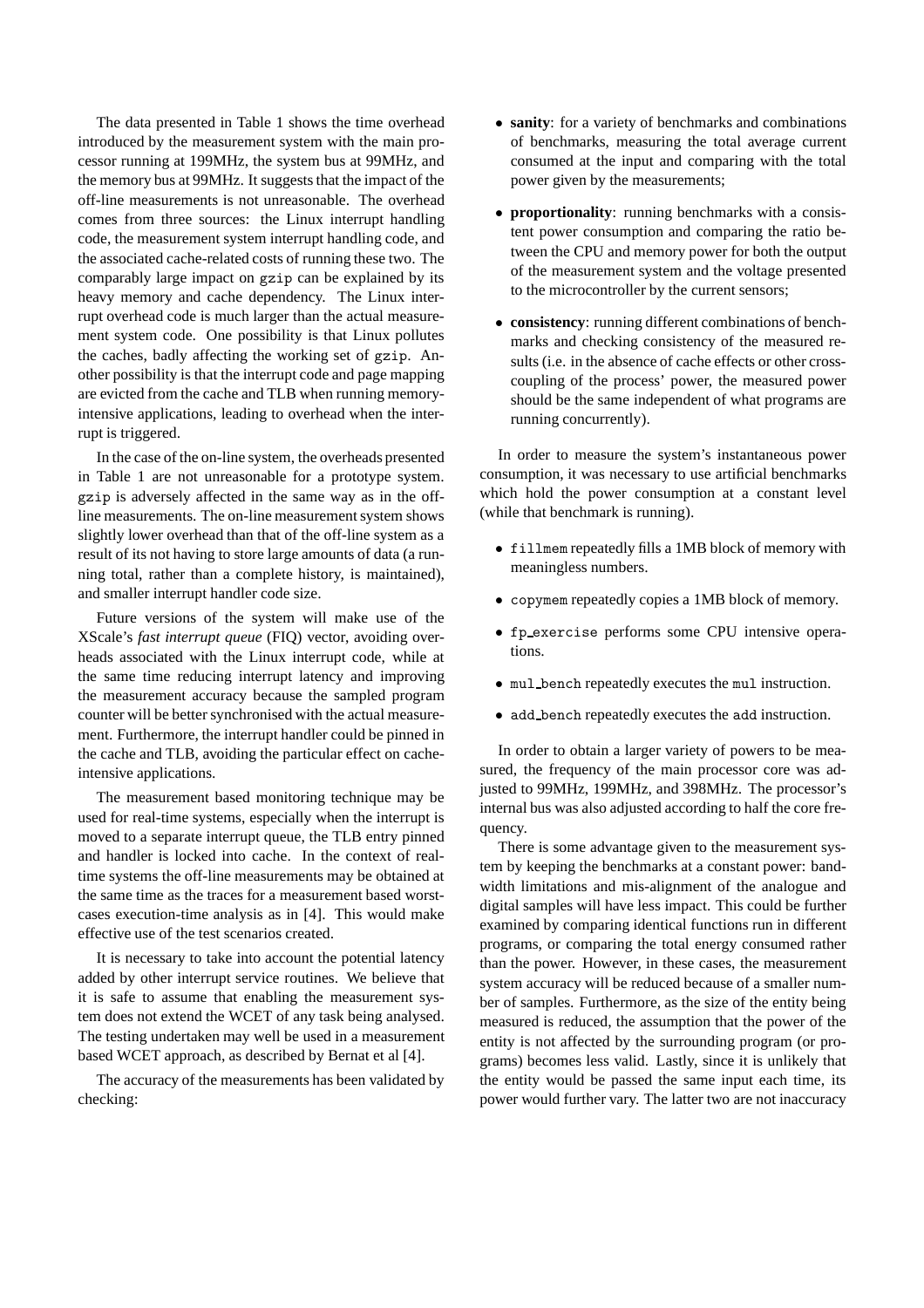

**Figure 2. Overhead vs. actual power**

in the measurement system, but a natural variation in the power. Further validation forms part of the future work in this area.

Figure 2 compares the power overhead with the actual system power without the measurement system running. The extra power used by the measurement system is found to be approximately constant, with a similarly constant percentage of the time executing. This is consistent with data, since there will be no change in input power if the measured software is using the same power as the measurement system. (i.e. the power will be constant). Mathematically:

$$
P_{meas} = (1 - r)P_{in} + rP_{sys}
$$
 (1)

where  $P_{meas}$  is the power when the measurement system is running,  $P_{in}$  is the power when its not running, and  $r$  and  $P_{sus}$  are constants describing the proportion of time running the measurement system and the measurement system power respectively. Fitting this model to the data using least squares, we find that the measurement system uses approximately  $C = 700mW$  for  $r = 2.7\%$  of the time. This is approximately the same as thees time overheads shown in Table 1.

A sanity check was performed by comparing the input power (obtained by measuring the input current and voltage with two multimeters) with the sum of the (CPU, memory and IO) measurements for a given constant-power benchmark as given by the on-line measurement system. However due to the nature of the circuit the sum of the power consumed by the sum of the CPU, memory and IO power will not equate with the input power. There are several sources of power dissipation which must be considered in order to compare the two sets of measurements:

• The system uses several DC-DC converters to convert



**Figure 3. Measured vs. input power**

from the main supply voltage to the CPU, memory and IO voltages required. These converters have an efficiency which varies with the current and difference in voltage. For simplicity we assume a constant efficiency for each converter.

- A small amount of current consumed on the IO line. While PLEB2 has been designed to allow this line to be monitored, the components to do it were not available. The supply was physically measured using a current meter, and shown to be 20mA.
- There is a linear regulator to supply a clean voltage to the XScale's phase-locked loop, and another to supply the DC-DC converter logic.
- Other power drains are not accounted by the measurement system. Their power dissipation varies with the main supply voltage. We suspect these are resistive loads within the power-supply circuits.

For the purposes of checking the measurements, a simplified model was developed and fit to the measured values.

$$
P_{in} = \frac{1}{\eta_{cpu}} P_{cpu} + \frac{1}{\eta_{mem}} P_{mem} + \frac{1}{\eta_{io}} P_{io} + \frac{V_{in}^2}{R_{DCDC}} \tag{2}
$$

where  $\eta$  represents efficiency, P represents power, V represents voltage, and  $R_{DCDC}$  represents an equivalent resistive load in the DC-DC converter chip. DC-DC converter quiescent power, the power consumed by the linear regulators, and non-linearities in  $\eta$  are ignored for simplicity.

The data was fit to the above model numerically using least squares. The efficiency of the DC-DC converters was found to be approximately  $\eta_{cpu} = 86\%$  and  $\eta_{mem} = 95\%$ .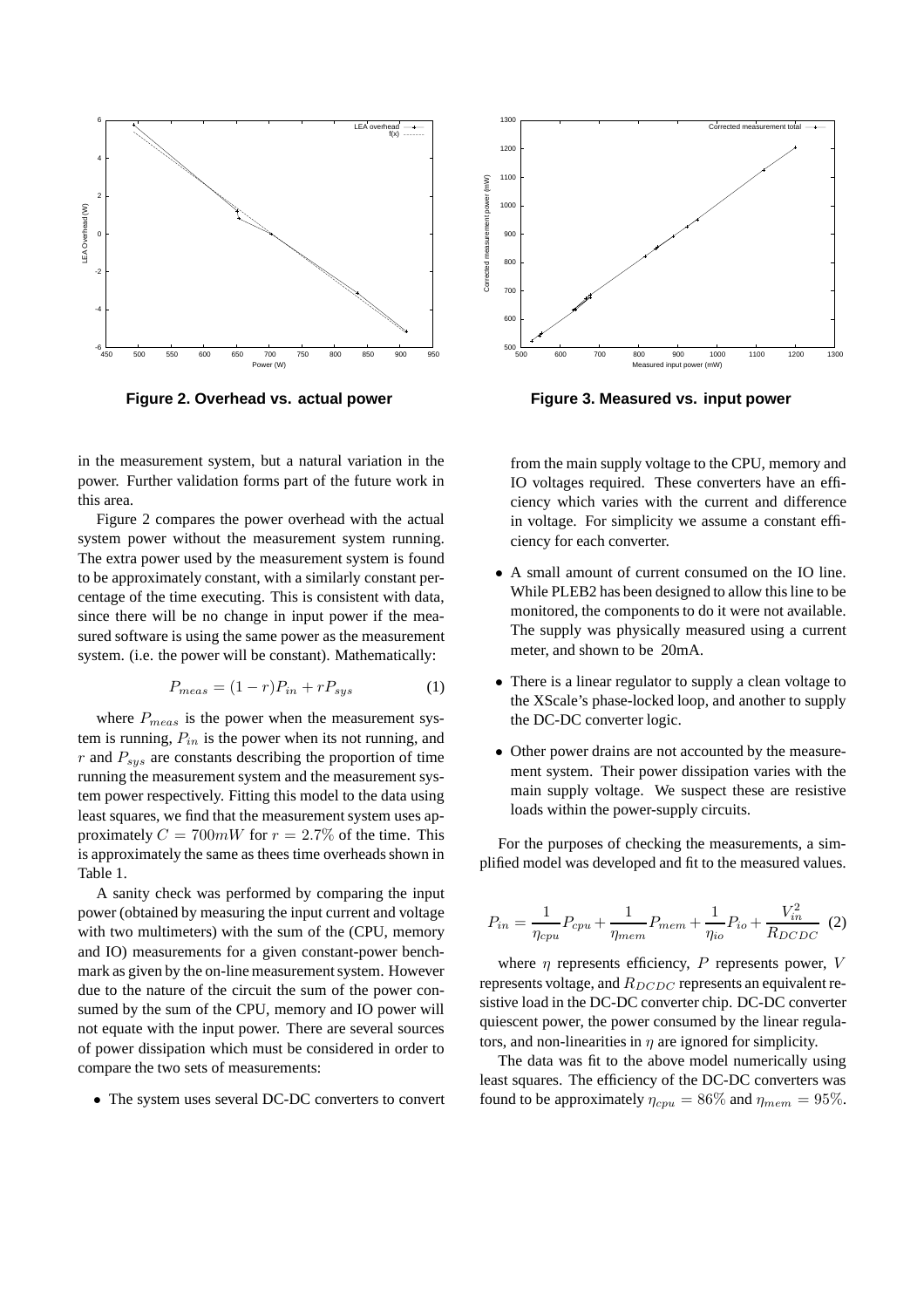The rated efficiency in the data sheet for the DC-DC converter circuit is 90% (the figures could be distorted by sources of power loss not considered in the model).

Figure 3 compares the corrected total power against the input power (measured with two multimeters) — i.e. each side of Equation 2. The maximum error between the two for these measured cases is 8mW (1.29%), showing that the measurement system is indeed making sane measurements (much of the error is likely to stem from the simplified model used to compare the input and measured power).

The defining feature of the measurement system is the ability to distinguish between the power used by different pieces of software running concurrently. This ability is proven by running several benchmark processes concurrently (i.e. with the Linux scheduler switching between them). Each benchmark should cause a near constant power draw during its period of execution. Varying the benchmarks which are run concurrently changes the system's average power consumption. The measurement system should be capable of distinguishing the different processes' constant power in each case.

Tables 3 and 4 show consistency between the measurements. Each of six tests was formed via a combination of one or more of the benchmarks and the power measured using the off-line system. It can be seen in the CPU results that the system varies by 2mW(0.6%) for the CPU power, and 9mW(2.6%) for the memory power (for this small sample size). The small variation in memory power can be explained by the increased cache misses caused by running concurrent processes. This effect varies due to cache placement, concurrent cache refills and write-back.

While these measurements presented were performed using the on-line system for convenience, the conclusions should apply to off-line measurements (i.e. the off-line and on-line results should be equal). Table 2 shows typical measurements for the constant-power benchmarks measured using both the off-line and on-line systems for comparison.

In summary, it was shown that the measurement system measurements can be equated with the observed input power. Then, that the measurements are consistent when run with a variety of benchmarks. Lastly we present some samples from both the on-line and off-line systems for comparison. We conclude that the system is useful as a tool for making power measurements.

## **7 Conclusions and future work**

Direct power measurements, correlated with the insystem activity, provide a good way to obtain information to be used in analysing power use in computer systems. The implementation presented has low overheads and provides accurate results. It is easier and neater to use than previous implementations. The system can be used for off-line static analysis, and adds support for on-line accounting and budgeting.

A major advantage of the proposed approach over previous work is the ability to measure from more than one current sensor, allowing accounting for background activity, as well as more detailed information about how power is used in the system. Further advantages include not having a requirement for a detailed system model.

Future work will investigate several ideas:

PLEB 2 was designed as a general purpose research platform, and so was designed with the basic power monitoring features described in the previous sections. Given experience with PLEB 2 and a greater knowledge of the requirements placed on the measurement system, more appropriate hardware could be designed. An FPGA, rather than a microcontroller, could be used to coordinate current measurements. This would allow significantly reduced overheads, since the link via I2C could be replaced by a connection directly to the PXA255's memory bus, speeding and simplifying the data transfer. The FPGA could perform any necessary integrations or scaling.

Instead of measuring the current supplied by each power supply, a current sensor could be installed per device, allowing the system to measure the current consumed. This would mean each IO device would be individually monitored allowing users of the off-line analysis tools to understand how and why each device consumes power as well as allowing the on-line tool to accurately account for background activity.

Energy accounting could be done in the FPGA in order to improve the accuracy and and reduce the measurement system overheads. An FPGA with memory could be informed of a context switch, allowing it to track the power consumed by running processes without interrupting the system.

Applying the techniques discussed would both validate the ideas, and provide useful feedback about the behaviour of a typical system. Two possibilities are: compare a number of proposed dynamic voltage scaling techniques to determine how they perform at a system level (rather than using the CPU-specific power estimations), analysing the power consumption of a range of benchmarks, and integrating with timing analyses.

A more detailed investigation of the sensitivity to sampling frequency and process power variation would also be desirable.